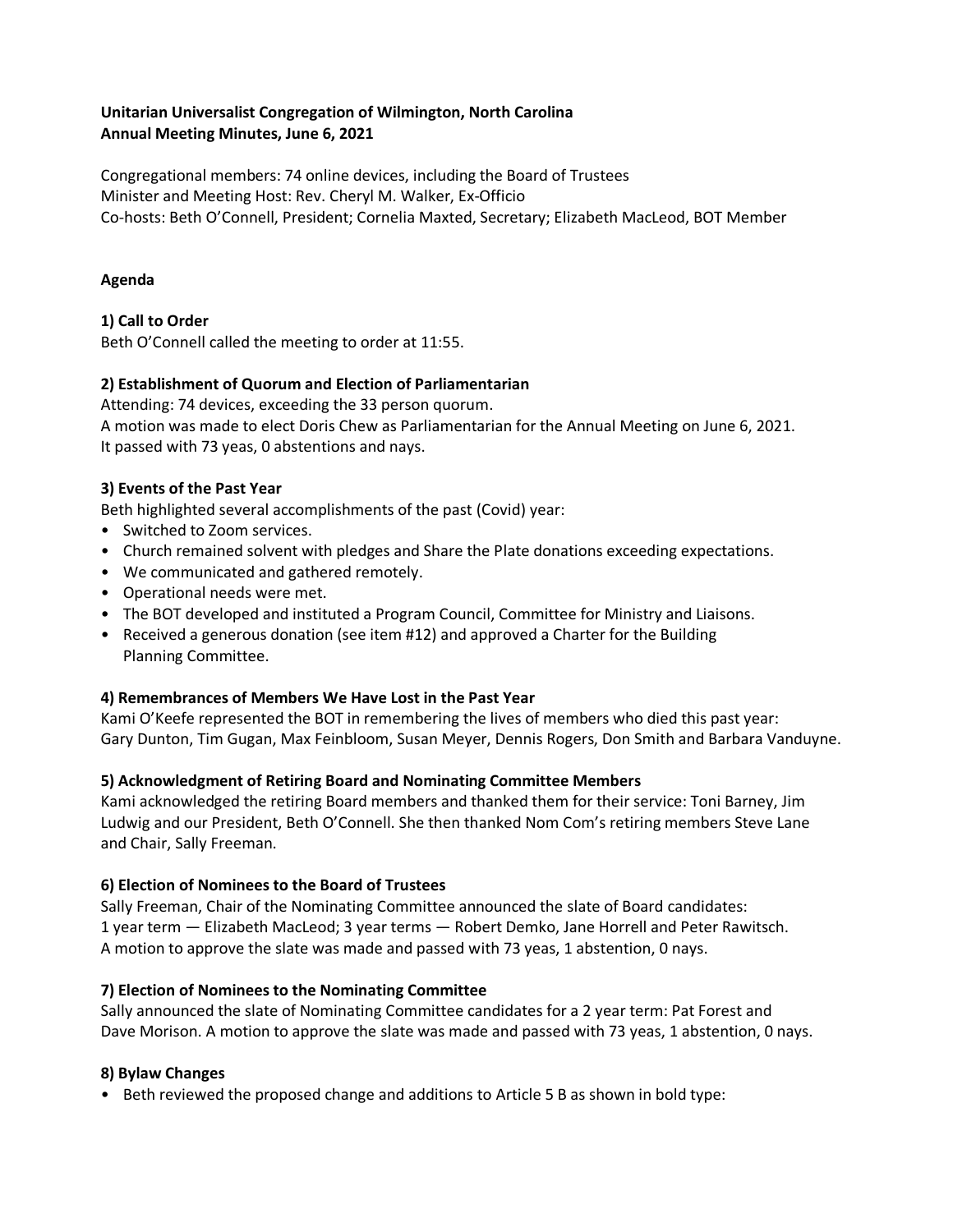**Board members shall not be elected to a second term until a lapse of one full year following their current term of office.** (This sentence was moved from the second paragraph to the end of the first.)

**People appointed and/or elected to fill partial terms may be (re-)elected for partial terms as long as the total amount of time served does not exceed three consecutive years.**

**After serving on the Board for three consecutive years, a person must remain off the Board for at least one year before they can serve again.** 

A motion to approve these changes was made and passed; 72 yeas, 2 abstentions, 0 nays.

• Beth reviewed the proposed change and additions to Article 5 B and VII B as shown in bold type:

Trustees shall be elected at the Annual Meeting of the Congregation from a slate presented **put forward**  by the Board as recommended **presented** by the Nominating Committee.

The Nominating Committee recommends **presents** to the Board of Trustees candidates who have agreed…

A motion to approve these changes was made and passed; 68 yeas, 2 abstentions, 0 nays.

#### **9) Treasurer's Report**

John Grigsby, Treasurer reported on the current year budget (July 1, 2020 – June 30, 3021):

- Report covers 11 months, ending May 31, 2021.
- Pledges were continuous and generous and therefore reserve funds were not tapped, as had been expected at the start of the year. UUCWNC is operating at a positive cash flow situation while expenses remain on budget.
- The addition of STP online donations supported income for our church as well as many people in the community.
- There was an unexpected cost of business added for STP and online donation service fees when donors do not cover it.
- John thanked the Finance Team: Fred Campeau, Don Wood, and Marvin Fineman, BOT Liaison Jim Ludwig, plus Reverend Cheryl and the office staff.

#### **10) Adoption of the Proposed Budget for July 1, 2021—June 30, 2022**

John presented the budget (shown below) and noted that there are few changes from the current year. It includes salary and pension plan increases as well as funding for a new Choir Director and child care, once hired, plus online donation service fees. He also emphasized that meeting this budget depends upon rental income and achieving fundraising goals.

- The suggestion was made from the floor to cover the cost of healthcare insurance for part-time employees. Pledges do not currently allow for this, but the Finance Team will explore possibilities and make a recommendation to the BOT.
- It was asked why water and sewer rates were lowered. It was due to review of actual usage.
- A question was raised about the review date of our mortgage. This is a lengthy process done every 5 years and the next is due in 2022. A suggestion was made to refinance at an earlier date to save interest and the Finance Team will look into this.

A motion to approve the budget was made and passed; 68 yeas, 5 abstentions, 0 nays.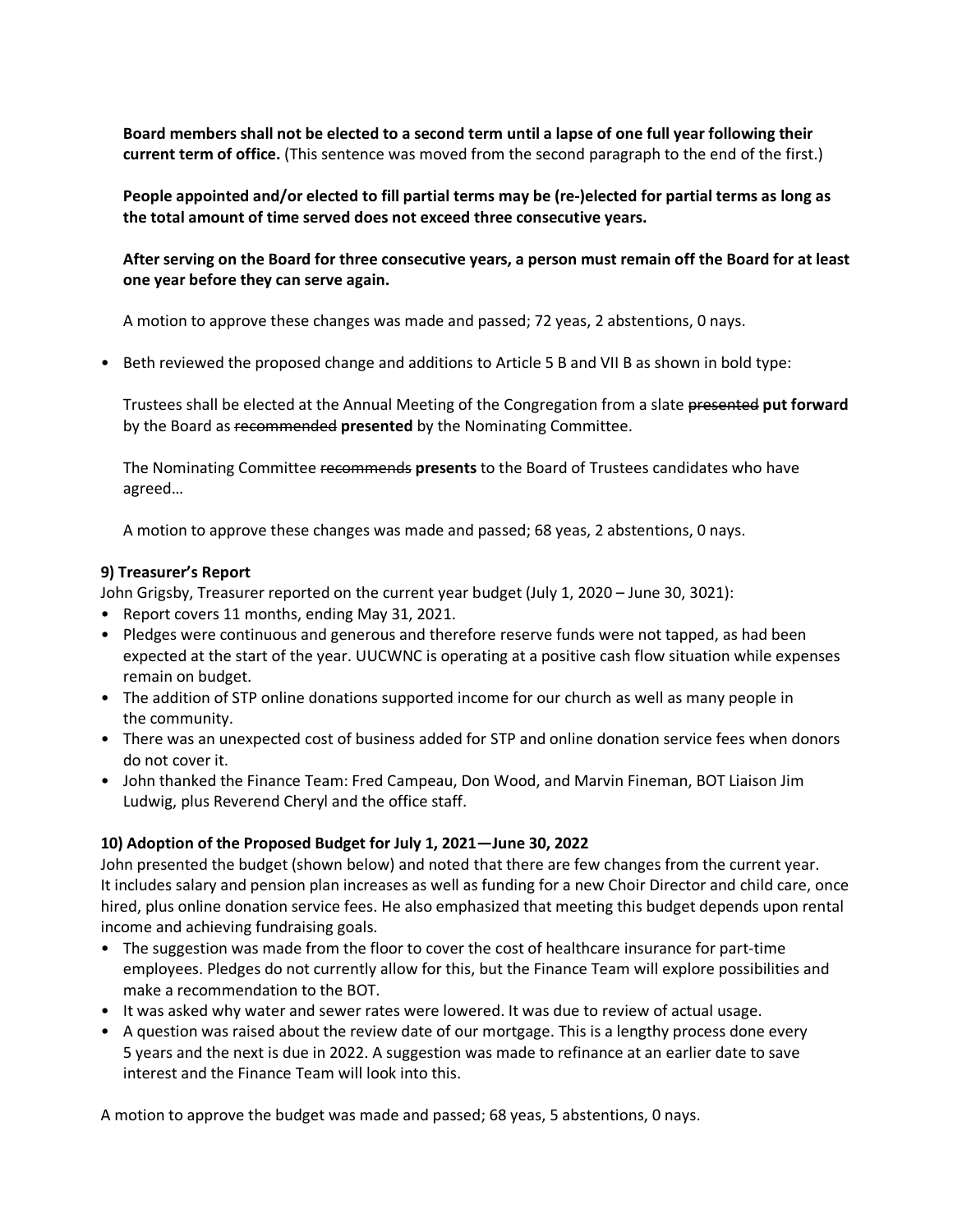## **11) State of the Congregation**

Reverend Cheryl is very much looking forward to moving beyond "Covid", but our city, state, country, and world are not yet there. Zoom has been helpful and allowed us to stay in touch, but doesn't replace in-person communication.

- The congregation is financially sound due to congregational commitment.
- The number of members is down slightly, however, the number attending online services has been steady and inclusive of visitors from elsewhere.
- A task force is considering how best to reopen since it's harder to reboot than close down. They are aiming for a grand homecoming on Sept. 12 with the possibility of smaller groups beginning to meet on premises in July. They are also working towards continuing an online presence in addition to in-person Sunday service.
- The professional staff was commended for all they've done, as was the congregation for supporting them and one another.
- Special recognition was extended to Beth O'Connell, our President, who worked tirelessly to provide direction and leadership along with her wit and dedication to the congregation.
- The church is in good shape and the future is bright.

#### **12) Building Planning Committee**

In June, 2020, the congregation received a very generous gift of \$270,259.58 from the Murphy Flagg Charitable Remainder Trust to be used for building/construction/renovations (not maintenance work) of the physical property owned by the recipient. Elizabeth MacLeod, BOT member, presented the Charter for a Building Fund Planning Committee to get input from the congregation about how best to use this gift. A call was made for nominations and self-nominations to join this committee. Contact Elizabeth if interested.

#### **13) Adjournment**

A motion was made to adjourn the meeting and passed unanimously with 59 yeas.

Note: All motions were made on behalf of the BOT by Cornelia.

Submitted by Cornelia Maxted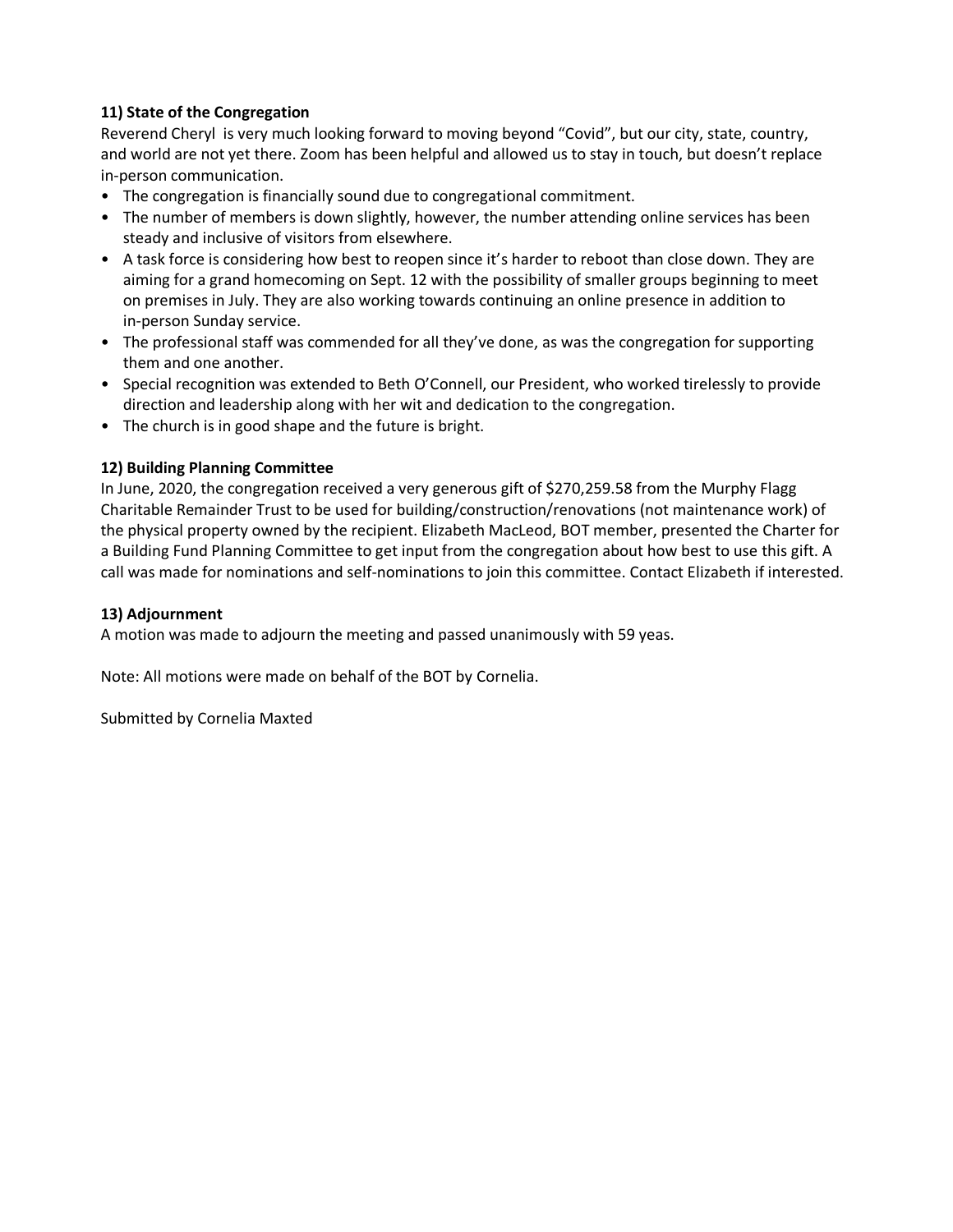|                         | <b>UUCWNC BUDGET</b>                                | <b>Budget</b> | <b>Budget</b> |           | <b>Projected Difference</b> |
|-------------------------|-----------------------------------------------------|---------------|---------------|-----------|-----------------------------|
|                         |                                                     | 2019-20       | 2020-21       | 2021-22   |                             |
|                         | <b>EXPENSES</b>                                     |               |               |           |                             |
| 1                       | <b>Staffing</b>                                     |               |               |           |                             |
| $\overline{2}$          | Minister                                            |               |               |           |                             |
| 3                       | Salary & Housing                                    | \$69,000      | \$69,000      | \$71,000  | \$2,000                     |
| $\overline{\mathbf{4}}$ | FICA/Medicare Payment (.0765% Salary and Housing)   | \$5,279       | \$5,279       | \$5,432   | \$153                       |
| 5                       | Pension Plan $- (10\%$ Salary + Housing)            | \$6,900       | \$6,900       | \$7,100   | \$200                       |
| $\overline{6}$          | Insurance (Health, Dental, Life, LTD)               | \$17,000      | \$17,000      | \$17,000  | \$0                         |
| $\overline{7}$          | Professional Expense Allowance                      | \$1,500       | \$0           | \$500     | \$500                       |
| $\overline{8}$          | Lifespan Religious Education Director               |               |               |           |                             |
| 9                       | Salary - DRE                                        | \$27,500      | \$27,500      | \$29,000  | \$1,500                     |
| 10                      | Pension Plan - DRE only                             | \$2,750       | \$2,750       | \$2,900   | \$150                       |
| 11                      | Office Administrator                                |               |               |           |                             |
| 12                      | Salary                                              | \$20,000      | \$20,000      | \$22,000  | \$2,000                     |
| 13                      | Pension Plan                                        | \$2,000       | \$2,000       | \$2,200   | \$200                       |
| 14                      | Choir Director                                      | \$8,750       | \$0           | \$6,000   | \$6,000                     |
| 15                      | Professional Expenses DRE and staff                 | \$1,000       | \$0           | \$0       | \$0                         |
| 16                      | Childcare Coordinator                               | \$700         | \$0           | \$0       | $\overline{\$0}$            |
| 17                      | Childcare-Worship                                   | \$2,300       | \$0           | \$2,000   | \$2,000                     |
| 18                      | Childcare-Other                                     | \$300         | \$0           | \$0       | \$0                         |
| 19                      | Pianists                                            | \$6,000       | \$500         | \$5,000   | \$4,500                     |
| 20                      | Employer FICA and Medicare Payments - calculation   | \$4,303       | \$3,634       | \$4,361   | \$727                       |
| 21                      | Webmaster consultant                                | \$0           | \$0           | \$0       | \$0                         |
| 22                      | Professional Dues (UUMA, LREDA, UUMN, AUUA)         | \$1,150       | \$1,150       | \$1,150   | \$0                         |
| 23                      | Staff COVID Bonus approved by Finance Team          | \$0           | \$4,000       | \$0       | $-$4,000$                   |
| 24                      | <b>Total Staffing</b>                               | \$176,432     | \$159,713     | \$175,643 | \$15,930                    |
| 25                      |                                                     |               |               |           |                             |
| 26                      | Facilities                                          |               |               |           |                             |
| 27                      | Cleaning Supplies                                   | \$700         | \$700         | \$900     | \$200                       |
| 28                      | Cleaning Service                                    | \$7,300       | \$7,300       | \$7,000   | $-$ \$300                   |
| 29                      | Insurance-Casualty and Workers Comp                 | \$7,600       | \$10,600      | \$12,500  | \$1,900                     |
| 30                      | Repairs & Maintenance                               | \$10,600      | \$2,000       | \$5,000   | \$3,000                     |
| 31                      | Mortgage Payments                                   | \$15,000      | \$15,000      | \$14,700  | $-$ \$300                   |
| 32                      | Utilities - Telephone/Internet Service              | \$2,000       | \$2,000       | \$1,750   | $-$ \$250                   |
| 33                      | Utilities - Electric Service                        | \$6,200       | \$3,100       | \$6,000   | \$2,900                     |
| 34                      | Utilities - Water/Sewer                             | \$3,000       | \$2,400       | \$2,100   | $-$ \$300                   |
| 35                      | <b>Facilities Total</b>                             | \$52,400      | \$43,100      | \$49,950  | \$6,850                     |
| 36                      |                                                     |               |               |           |                             |
|                         | 37 Office/Administrative                            |               |               |           |                             |
|                         | 38 Bank & Credit Card Fees                          | \$615         | \$616         | \$200     | $-$ \$416                   |
| 39                      | Copier Lease & Service Contract/Toner, property tax | \$4,740       | \$4,740       | \$5,000   | \$260                       |
| 40                      | Office Supplies                                     | \$1,200       | \$1,200       | \$1,200   | \$0                         |
| 41                      | Website Host                                        | \$500         | \$500         | \$500     | \$0                         |
| 42                      | Postage                                             | \$250         | \$250         | \$300     | \$50                        |
|                         | 43 RE Office Supplies                               | \$450         | \$0           | \$300     | \$300                       |
| 44                      | Software Subscriptions                              | \$1,250       | \$1,250       | \$1,600   | \$350                       |

 *2021-22 Unitarian Universalist Congregation of Wilmington Budget July 1, 2021 - June 30, 2022*